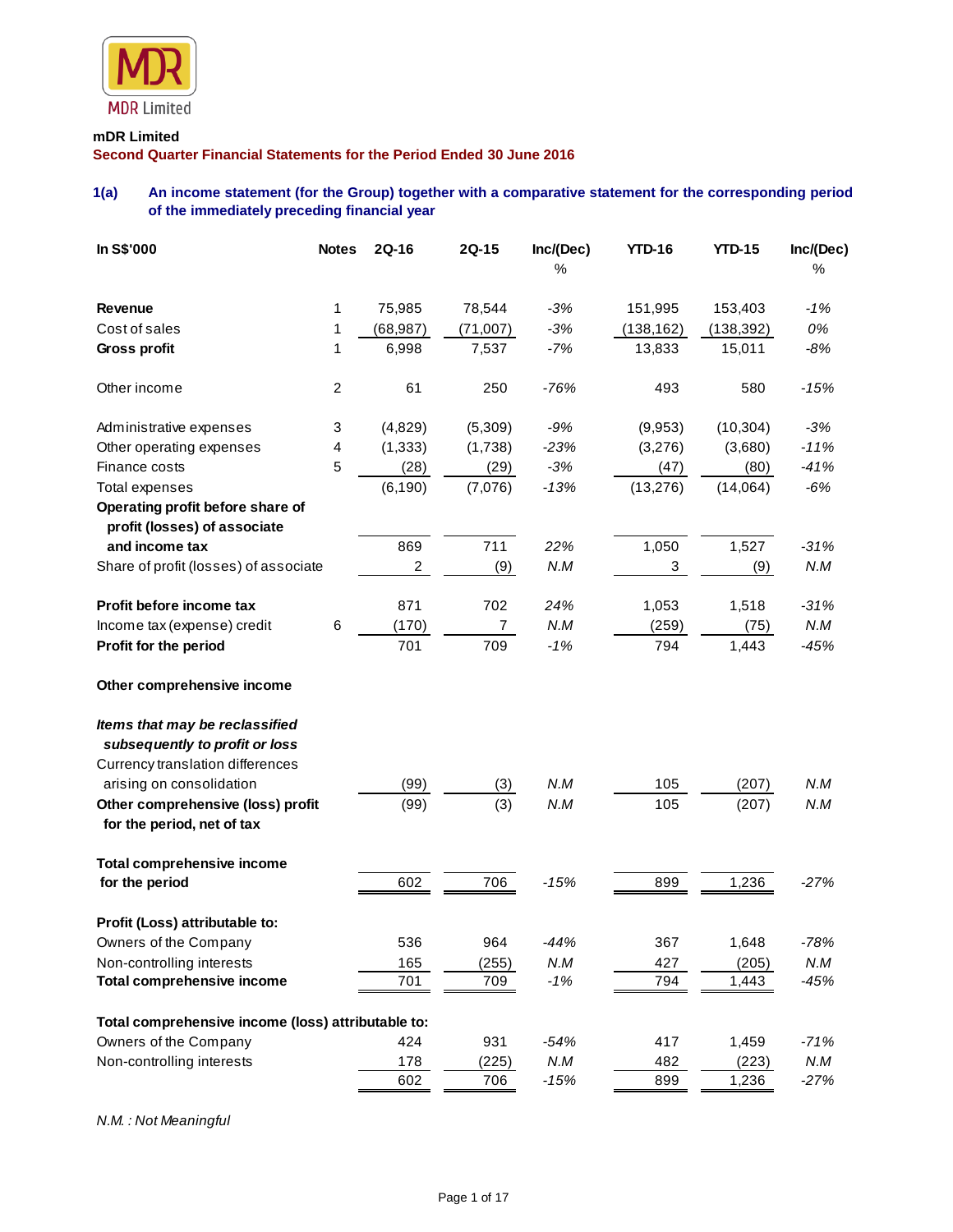### **1(a)(i) Breakdown and explanatory notes to the income statement**

#### **Note 1** Revenue, cost of sales and gross profit

The Group operates in three business segments – After Market Services (AMS), Distribution Management Solutions (DMS) and Digital Inkjet Printing for Out-Of-Home Advertising Solutions (DPAS).

The breakdown of revenue and cost of goods sold are as follows:

| In S\$'000          | 2Q-16     | 2Q-15     | <b>YTD-16</b> | <b>YTD-15</b> |
|---------------------|-----------|-----------|---------------|---------------|
| Revenue             |           |           |               |               |
| AMS                 | 7,529     | 5,118     | 15,017        | 9,762         |
| <b>DMS</b>          | 66,512    | 71,799    | 133,310       | 140,245       |
| <b>DPAS</b>         | 1,944     | 1,627     | 3,668         | 3,396         |
|                     | 75,985    | 78,544    | 151,995       | 153,403       |
| Cost of goods sold  |           |           |               |               |
| AMS                 | (5,819)   | (3,543)   | (11, 735)     | (6, 748)      |
| <b>DMS</b>          | (61, 671) | (66, 445) | (123, 686)    | (129, 669)    |
| <b>DPAS</b>         | (1, 497)  | (1,019)   | (2,741)       | (1, 975)      |
|                     | (68,987)  | (71,007)  | (138,162)     | (138,392)     |
| <b>Gross profit</b> |           |           |               |               |
| AMS                 | 1,710     | 1,575     | 3,282         | 3,014         |
| <b>DMS</b>          | 4,841     | 5,354     | 9,624         | 10,576        |
| <b>DPAS</b>         | 447       | 608       | 927           | 1,421         |
|                     | 6,998     | 7,537     | 13,833        | 15,011        |
| GP%                 |           |           |               |               |
| AMS                 | 23%       | 31%       | 22%           | 31%           |
| <b>DMS</b>          | 7%        | 7%        | 7%            | 8%            |
| <b>DPAS</b>         | 23%       | 37%       | 25%           | 42%           |
|                     | 9%        | 10%       | 9%            | 10%           |

Gross margin for DPAS declined from 37% to 23% quarter-on-quarter and from 42% to 25% year-on-year, due mainly to the reclassification of plant and machinery depreciation expense of \$0.3 million from other operating expenses to cost of goods sold.

## **Note 2** Other income consists of the following:

| In S\$'000                  | 2Q-16 | $2Q-15$ | <b>YTD-16</b> | <b>YTD-15</b> |
|-----------------------------|-------|---------|---------------|---------------|
| Interest income             | 39    | 27      | 85            | 53            |
| Rental income               | ۰     | 58      | 6             | 126           |
| Bad debts recovered - trade | 12    | -       | 12            | 3             |
| Liabilities written back    | ٠     |         | ٠             | 17            |
| Wage credit                 | ۰     | 124     | 314           | 305           |
| <b>Others</b>               | 10    | 40      | 76            | 76            |
|                             | 61    | 250     | 493           | 580           |

#### **Note 3** Administrative expenses

The administrative expenses comprise mainly staff cost.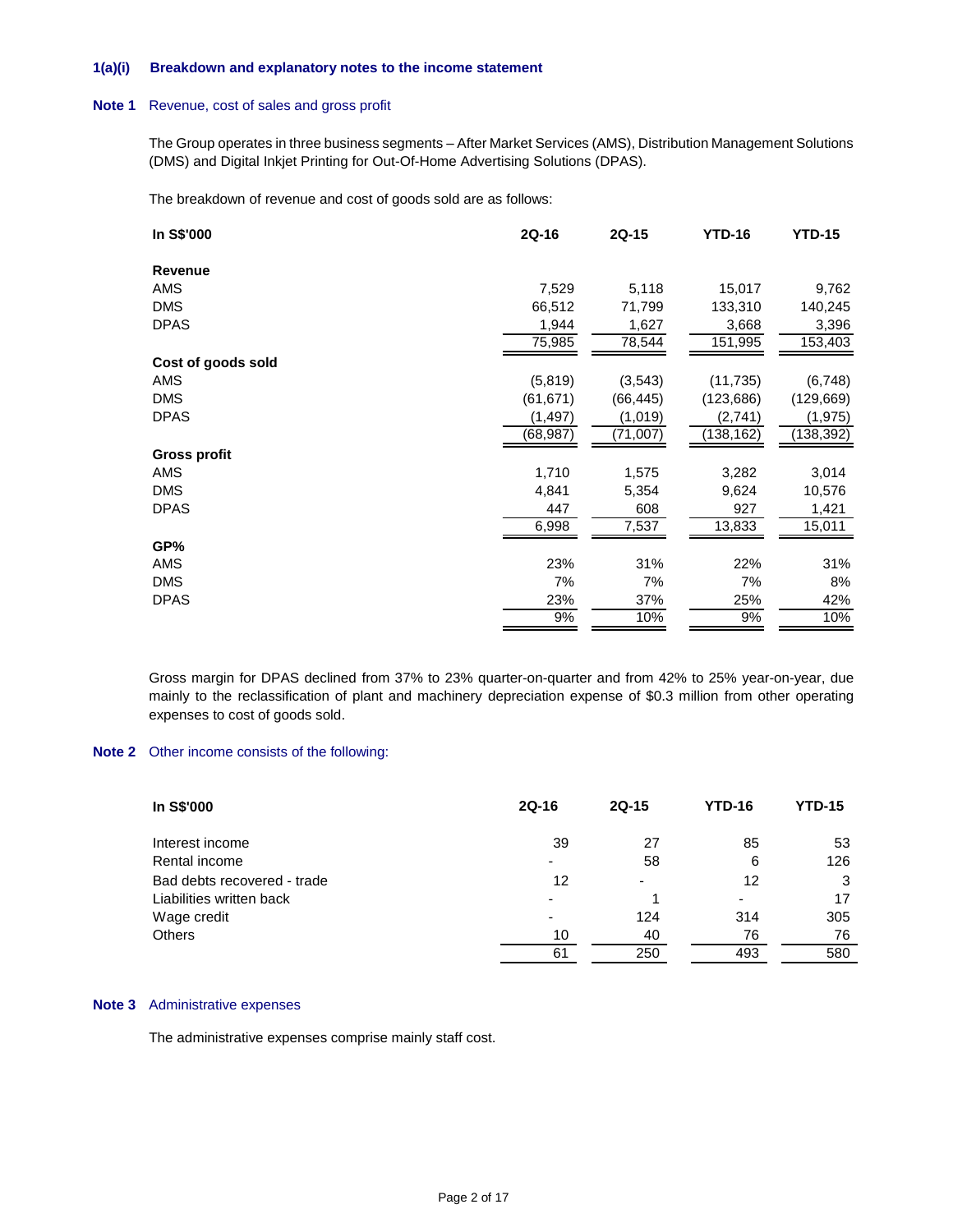| In S\$'000                            | $2Q-16$ | $2Q-15$ | <b>YTD-16</b> | <b>YTD-15</b> |
|---------------------------------------|---------|---------|---------------|---------------|
| <b>Staff Cost</b>                     |         |         |               |               |
| AMS                                   | 1.194   | 1,122   | 2,507         | 2,177         |
| <b>DMS</b>                            | 2,060   | 2,349   | 4,196         | 4,760         |
| <b>DPAS</b>                           | 233     | 242     | 457           | 483           |
| Management and HQ support staff costs |         |         |               |               |
| (including Directors' fees)           | 591     | 564     | 1.120         | 1,099         |
|                                       | 4,078   | 4,277   | 8,280         | 8,519         |

The decrease in DMS's staff cost is due mainly to lower staff headcount arising from the closure of certain retail outlets.

# **Note 4** Other operating expenses

Other operating expenses consist of the following:

| In S\$'000                                           | $2Q-16$ | $2Q-15$ | <b>YTD-16</b> | <b>YTD-15</b> |
|------------------------------------------------------|---------|---------|---------------|---------------|
| Rental expenses                                      | 1.240   | 1,333   | 2,555         | 2,932         |
| Depreciation expenses                                | 81      | 395     | 468           | 853           |
| Plant and equipment written off                      | 12      | 10      | 69            | 11            |
| (Gain) loss on disposal of plant and equipment       | (13)    |         | (9)           |               |
| Reversal of impairment on plant and equipment        | (1)     |         | (1)           |               |
| Reversal of allowance for doubtful trade receivables |         | (334)   |               | (364)         |
| Reversal of allowance for doubtful other receivables |         | (201)   |               | (193)         |
| Allowance for inventories                            | 75      | 150     | 201           | 338           |
| Inventories written off                              |         |         |               | 11            |
| Foreign exchange (gain) loss                         | (61)    | 385     | (7)           | 91            |
|                                                      | 1.333   | 1.738   | 3.276         | 3.680         |

Lower allowance for inventories in 2Q-16 was due mainly to a lower stock provision made against its handset inventory.

Lower depreciation expense in 2Q-16 was due to the reclassification of depreciation of plant and equipment from the DPAS business amounting to \$341,000 from other operating expenses to cost of goods sold.

## **Note 5** Finance costs

Finance costs comprise interest on finance leases and short-term bank borrowings.

#### **Note 6** Income tax (expense) credit

The higher income tax expense in 2Q-16 and YTD-16 as compared to corresponding periods in 2015 is due to reversal of over provision of taxation in 2Q-15.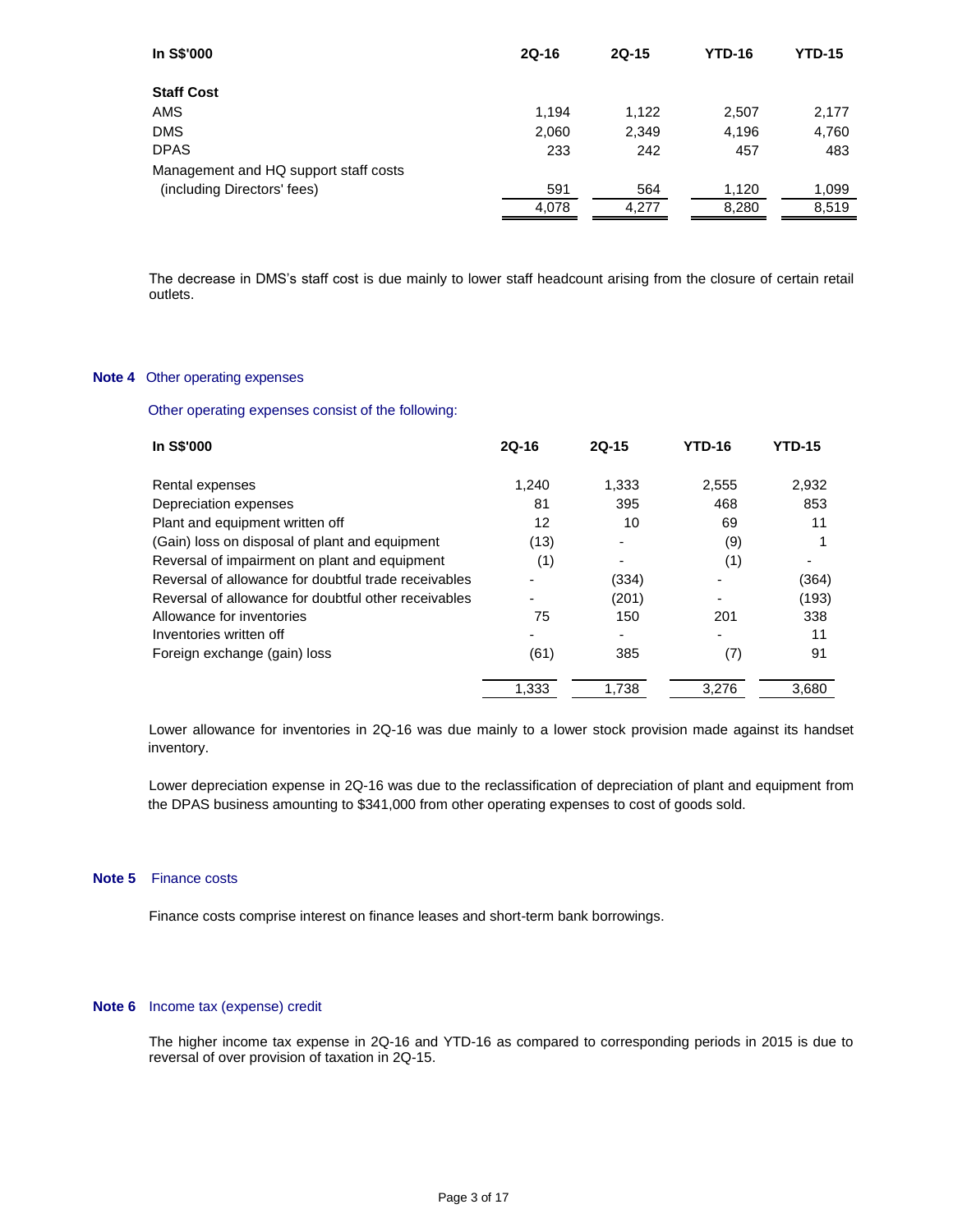# **1(b)(i) Statement of financial position (for the issuer and Group), together with a comparative statement as at the end of the immediately preceding financial year**

|                                                    |                |           | Group     | Company   |           |
|----------------------------------------------------|----------------|-----------|-----------|-----------|-----------|
| In S\$'000                                         | <b>Notes</b>   | 30-Jun-16 | 31-Dec-15 | 30-Jun-16 | 31-Dec-15 |
| <b>ASSETS</b>                                      |                |           |           |           |           |
| <b>Current assets</b>                              |                |           |           |           |           |
| Cash and bank balances                             |                | 29,674    | 30,849    | 21,777    | 19,154    |
| Trade receivables                                  | 1              | 17,208    | 18,763    | 3,299     | 2,873     |
| Other receivables and prepayments                  | 2              | 5,893     | 5,877     | 12,258    | 17,437    |
| Inventories                                        | 3              | 21,093    | 17,541    | 2,187     | 1,735     |
| <b>Total current assets</b>                        |                | 73,868    | 73,030    | 39,521    | 41,199    |
| <b>Non-current assets</b>                          |                |           |           |           |           |
| Investment in subsidiaries                         |                |           |           | 20,895    | 20,895    |
| Investment in an associate                         |                | 12        | 8         |           |           |
| Plant and equipment                                |                | 4,562     | 4,190     | 336       | 382       |
| Goodwill                                           |                | 2,798     | 2,798     |           |           |
| Prepayments                                        | $\overline{c}$ | 82        | 86        |           |           |
| <b>Total non-current assets</b>                    |                | 7,454     | 7,082     | 21,231    | 21,277    |
| <b>Total assets</b>                                |                | 81,322    | 80,112    | 60,752    | 62,476    |
| <b>Current liabilities</b>                         |                |           |           |           |           |
| Trade payables                                     | 4              | 11,423    | 10,204    | 2,621     | 2,214     |
| Other payables                                     | 5              | 6,941     | 7,545     | 684       | 1,244     |
| Current portion of finance leases                  |                | 570       | 419       | 82        | 80        |
| Income tax payable                                 |                | 297       | 175       |           |           |
| <b>Total current liabilities</b>                   |                | 19,231    | 18,343    | 3,387     | 3,538     |
| <b>Non-current liabilities</b>                     |                |           |           |           |           |
| Finance leases                                     |                | 1,334     | 887       | 92        | 133       |
| Deferred tax liabilities                           |                | 127       | 151       |           |           |
| <b>Total non-current liabilities</b>               |                | 1,461     | 1,038     | 92        | 133       |
| Capital, reserves and<br>non-controlling interests |                |           |           |           |           |
| Share capital                                      |                | 153,652   | 153,652   | 153,652   | 153,652   |
| Capital reserve                                    |                | (859)     | (859)     | 22        | 22        |
| Share options reserve                              |                | 311       | 316       | 311       | 316       |
| Foreign currency translation reserve               |                | (622)     | (672)     |           |           |
| <b>Accumulated losses</b>                          |                | (90, 506) | (89, 878) | (96, 712) | (95, 185) |
| Equity attributable to owners of                   |                |           |           |           |           |
| the Company                                        |                | 61,976    | 62,559    | 57,273    | 58,805    |
| Non-controlling interests                          |                | (1, 346)  | (1,828)   |           |           |
| <b>Total equity</b>                                |                | 60,630    | 60,731    | 57,273    | 58,805    |
| <b>Total liabilities and equity</b>                |                | 81,322    | 80,112    | 60,752    | 62,476    |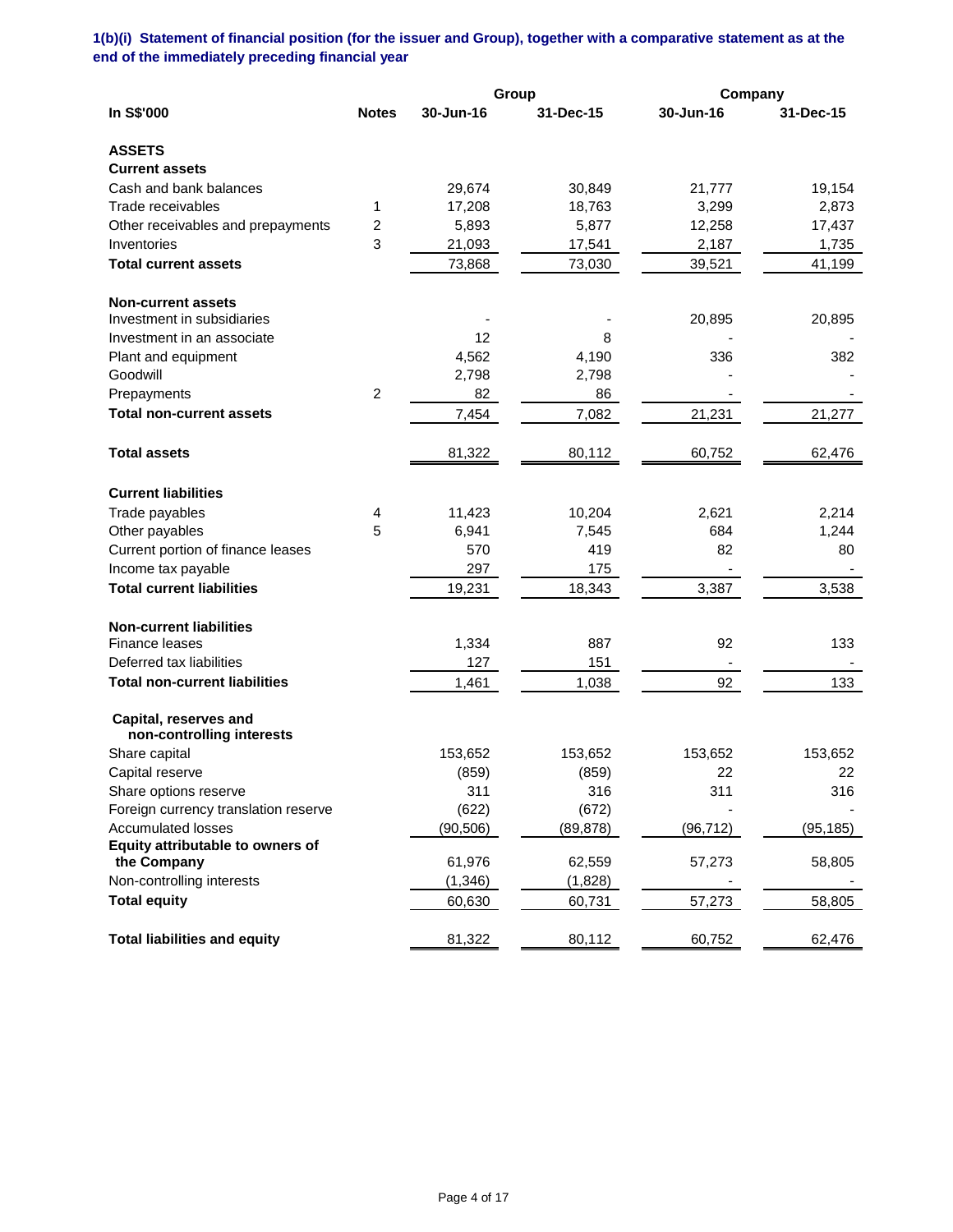# **1 Trade receivables**

The Group's trade receivables turnover as at 30 June 2016 is 21 days (31 December 2015: 25 days).

## **2 Other receivables and prepayments**

The Group's other receivables and prepayments consist mainly of the following:

| S\$'000                   | 30-Jun-16 | 31-Dec-15 |
|---------------------------|-----------|-----------|
| Rental deposits           | 1.469     | 1.518     |
| Other receivables         | 3.579     | 3.449     |
| Prepayments - current     | 484       | 618       |
| Prepayments - non-current | 82        | 86        |

Other receivables of \$3.6 million as at 30 June 2016 comprised mainly of \$1.8 million to be received from principals in relation to sell through, advertising and promotion support.

Prepayments of \$0.6 million as at 30 June 2016 comprised mainly of prepaid rentals for premises of \$0.3 million.

### **3 Inventories**

The Group's inventory turnover for the quarter ended 30 June 2016 is 25 days (31 December 2015: 22 days).

Group inventories as at 30 June 2016 stood at \$21.1 million (31 December 2015: \$17.5 million) with the increase in inventory holding due mainly to the purchase of prepaid cards towards period end to meet market demand, and higher inventory of prepaid cards held by our growing Myanmar prepaid cards business.

### **4 Trade payables**

The Group's trade payables turnover as at 30 June 2016 is 14 days (31 December 2015: 17 days).

### **5 Other payables**

The Group's other payables consist of the following:

| <b>S\$'000</b>                                                | 30-June-16 | 31-Dec-15 |
|---------------------------------------------------------------|------------|-----------|
| Advertising, promotion and sell through funds from principals | 1.442      | 1.411     |
| Other payables to third parties                               | 339        | 567       |
| Accrued staff costs                                           | 889        | 1,270     |
| Rebates owing to franchisees                                  | 311        | 376       |
| Accrued purchases                                             | 165        | 332       |
| Provision for restructuring costs                             | 3          | 123       |
| Other accrued operating expenses                              | 1,366      | 896       |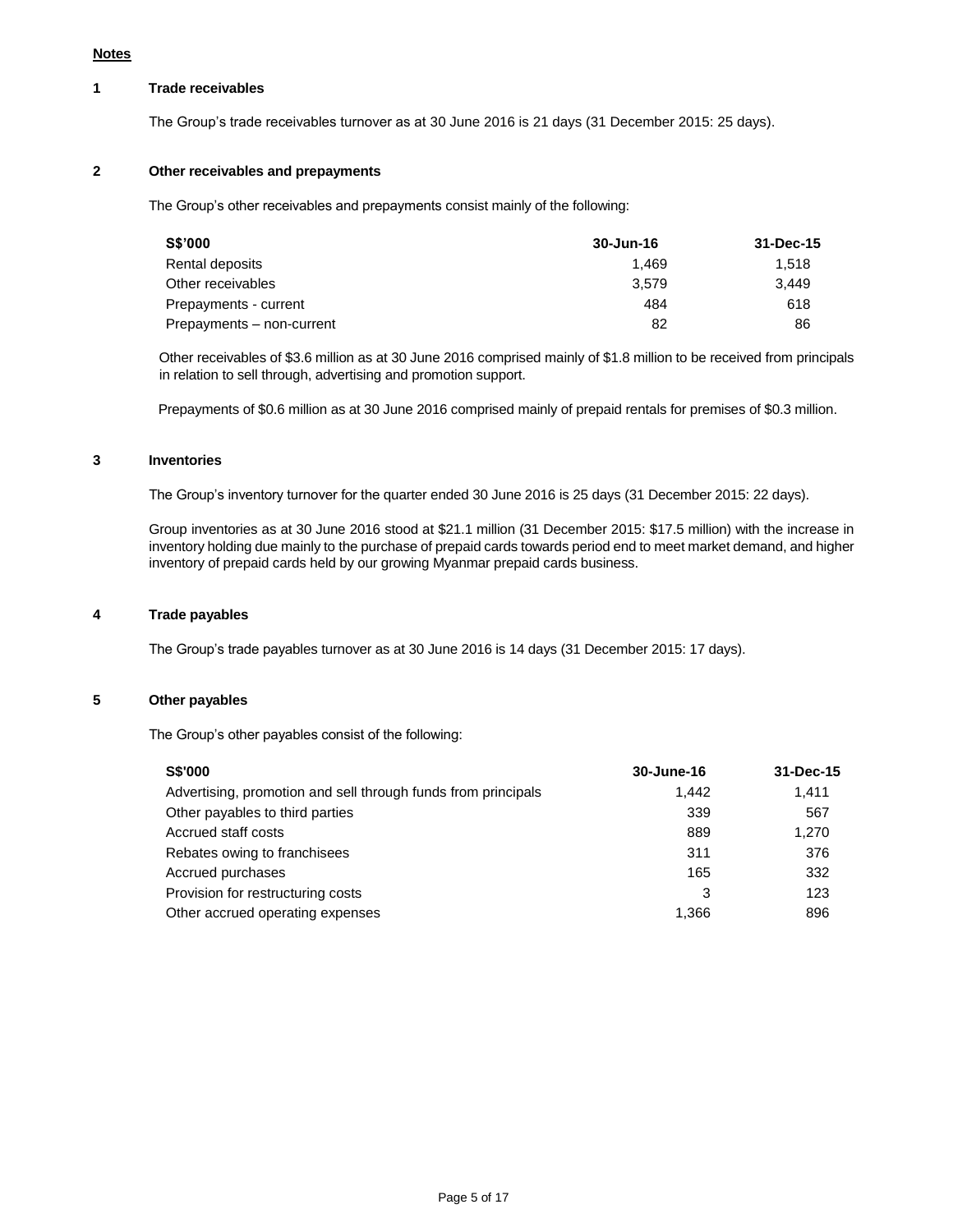### **1(b)(ii) Aggregate amount of Group's borrowings and debt securities**

### **Amount repayable in one year or less, or on demand**

| As at 30-June-16           |                      | As at 31-Dec-15            |                       |
|----------------------------|----------------------|----------------------------|-----------------------|
| <b>Secured</b><br>(\$'000) | Unsecured<br>(\$'000 | <b>Secured</b><br>(\$'000) | Unsecured<br>(\$'000) |
| 570                        | -                    | 419                        | -                     |

### **Amount repayable after one year**

| As at 30-June-16    |                       | As at 31-Dec-15     |                       |  |
|---------------------|-----------------------|---------------------|-----------------------|--|
| Secured<br>(\$'000) | Unsecured<br>(\$'000) | Secured<br>(\$'000) | Unsecured<br>(\$'000) |  |
| 1.334               | -                     | 887                 | -                     |  |

### **Details of collateral**

The secured borrowings comprise of outstanding finance lease of \$1.9 million on certain motor vehicles and machinery.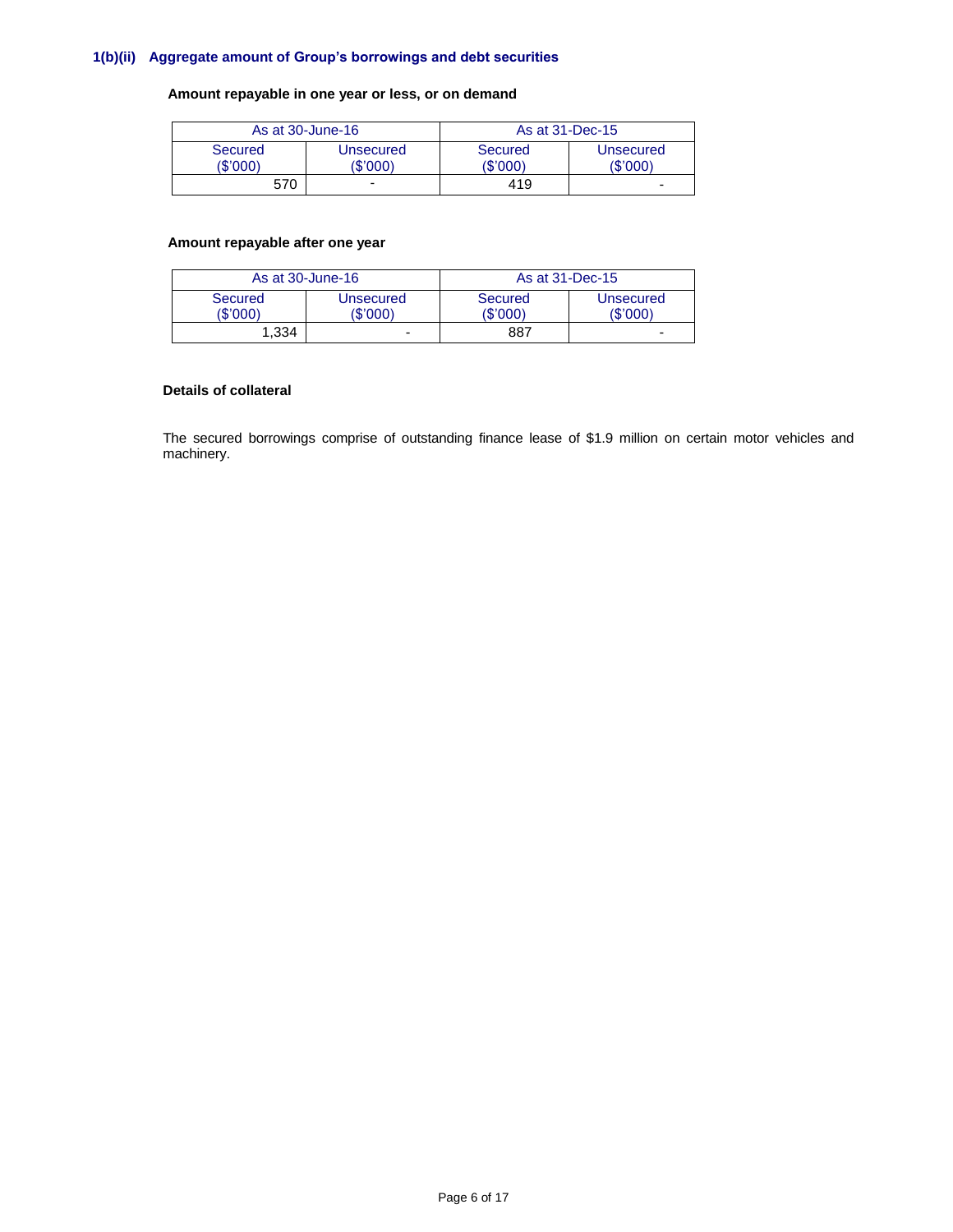# **1(c) A statement of cash flows (for the Group), together with a comparative statement for the corresponding period of the immediately preceding financial year**

| In S\$'000                                                                                         | 2Q-16                    | 2Q-15    | <b>YTD-16</b>                | <b>YTD-15</b> |
|----------------------------------------------------------------------------------------------------|--------------------------|----------|------------------------------|---------------|
| <b>Operating activities</b>                                                                        |                          |          |                              |               |
| Profit before income tax                                                                           | 871                      | 702      | 1,053                        | 1,518         |
| Adjustments for:                                                                                   |                          |          |                              |               |
| Depreciation expenses                                                                              | 422                      | 395      | 809                          | 853           |
| Interest expenses                                                                                  | 28                       | 29       | 47                           | 80            |
| Interest income                                                                                    | (39)                     | (27)     | (85)                         | (53)          |
| (Gain) Loss on disposal of plant and equipment                                                     | (13)                     |          | (9)                          | 1             |
| Plant and equipment written off                                                                    | 12                       | 10       | 69                           | 11            |
| Liabilities written back                                                                           |                          | (1)      |                              | (17)          |
| Allowance for inventories                                                                          | 75                       | 150      | 201                          | 338           |
| Inventories written off                                                                            |                          |          |                              | 11            |
| Reversal of impairment on plant and equipment                                                      | (1)                      |          | (1)                          |               |
| Reversal of allowance for doubtful trade receivables                                               |                          | (334)    |                              | (364)         |
| Reversal of allowance for doubtful non-trade receivables<br>Share of (profit) loss of an associate |                          | (201)    |                              | (193)         |
|                                                                                                    | (2)                      | 9<br>10  | (3)                          | 9<br>21       |
| Employee share-based payments<br>Net foreign exchange (gain) loss                                  | (96)                     | 66       | 95                           | (146)         |
| Operating cash flows before movements                                                              |                          |          |                              |               |
| in working capital                                                                                 | 1,257                    | 808      | 2,176                        | 2,069         |
| Trade receivables                                                                                  | 630                      | 2,975    | 1,555                        | 7,263         |
| Other receivables and prepayments                                                                  | (126)                    | 3,876    | (246)                        | 2,665         |
| Inventories                                                                                        | 979                      | 3,361    | (3,753)                      | (2,042)       |
| Trade payables                                                                                     | (3, 493)                 | (7, 702) | 1,219                        | (8, 188)      |
| Other payables                                                                                     | 521                      | (801)    | (595)                        | (2, 129)      |
| Cash (used in) generated from operations                                                           | (232)                    | 2,517    | 356                          | (362)         |
| Income tax (paid) refund                                                                           | (133)                    | (149)    | 73                           | (377)         |
| Interest received                                                                                  | 39                       | 27       | 85                           | 53            |
| Net cash (used in) from operating activities                                                       | (326)                    | 2,395    | $\overline{514}$             | (686)         |
| <b>Investing activities</b>                                                                        |                          |          |                              |               |
| Proceeds from disposal of plant and equipment                                                      | 44                       | 124      | 53                           | 124           |
| Purchase of plant and equipment (Note A)                                                           | (328)                    | (285)    | (463)                        | (438)         |
| Acquisition of investment in an associate                                                          | $\overline{\phantom{a}}$ | (15)     | $\qquad \qquad \blacksquare$ | (15)          |
| Net cash used in investing activities                                                              | (284)                    | (176)    | (410)                        | (329)         |
| <b>Financing activities</b>                                                                        |                          |          |                              |               |
| Interest paid                                                                                      | (28)                     | (29)     | (47)                         | (80)          |
| Repayment of obligations under finance leases                                                      | (128)                    | (129)    | (232)                        | (259)         |
| Dividends paid to shareholders                                                                     | (1,000)                  | ٠        | (1,000)                      |               |
| Repayment of bank borrowings                                                                       |                          | (2,000)  |                              | (2, 550)      |
| Net cash used in financing activities                                                              | (1, 156)                 | (2, 158) | (1, 279)                     | (2,889)       |
| Net (decrease) increase in cash and cash equivalents                                               | (1,766)                  | 61       | (1, 175)                     | (3,904)       |
| Cash and cash equivalents at beginning of period                                                   | 31,400                   | 27,734   | 30,809                       | 31,699        |
| Cash and cash equivalents at end of period                                                         | 29,634                   | 27,795   | 29,634                       | 27,795        |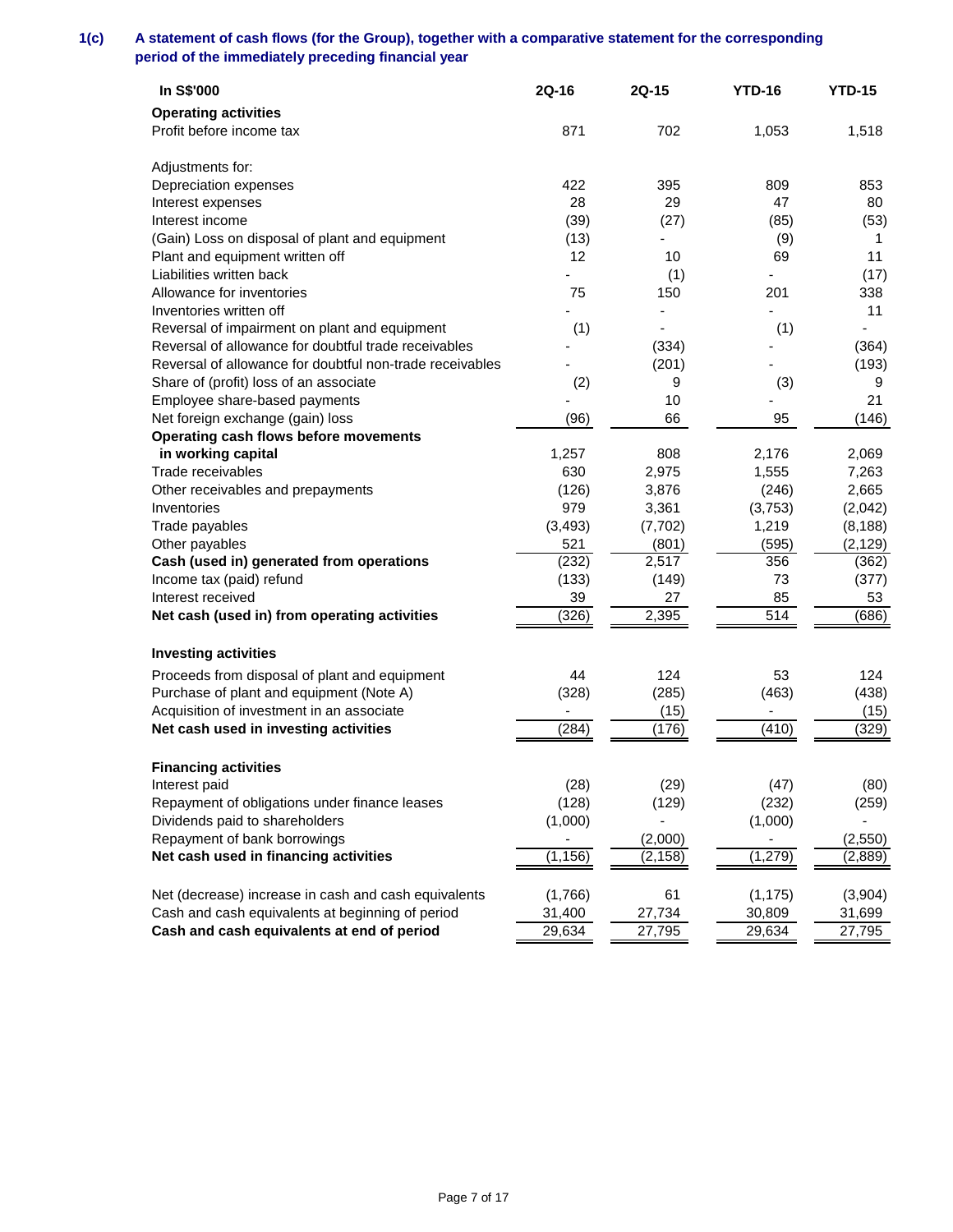## **Notes**

## **A. Purchase of plant and equipment:**

In 2Q-16, the Group acquired plant and equipment with an aggregate cost of \$1,153,000 (2Q-15: \$ 285,000) of which \$825,000 (2015: \$Nil) was acquired under finance lease arrangements.

In YTD-16, the Group acquired plant and equipment with an aggregate cost of \$1,288,000 (YTD-15: \$438,000) of which \$825,000 (2015: \$Nil) was acquired under finance lease arrangements.

## **B. Cash and cash equivalents at end of period comprise of:**

| In S\$'000                | 2Q-16  | $2Q-15$ |
|---------------------------|--------|---------|
| Cash                      | 29.674 | 27,838  |
| Less: Cash pledged        | (40)   | (43)    |
| Cash and cash equivalents | 29,634 | 27,795  |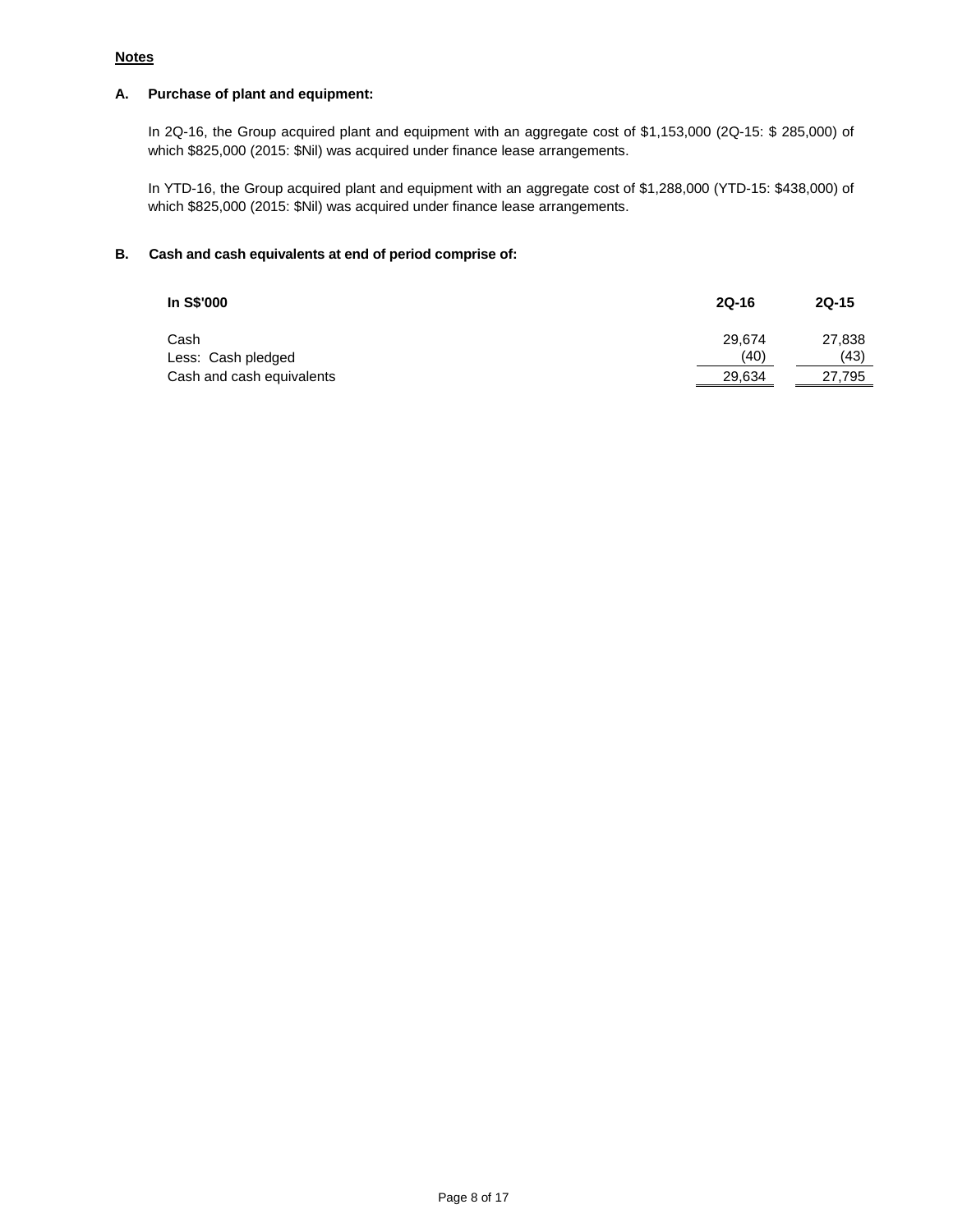**1(d)(i) A statement (for the issuer and Group) showing either (i) all changes in equity or (ii) changes in equity other than those arising from capitalisation issues and distributions to shareholders, together with a comparative statement for the corresponding period of the immediately preceding financial year**

|                                                         |              |         | <b>Share</b> | <b>Currency</b> |                    | <b>Attributable</b> |                 |              |
|---------------------------------------------------------|--------------|---------|--------------|-----------------|--------------------|---------------------|-----------------|--------------|
|                                                         | <b>Share</b> | Capital | options      | translation     | <b>Accumulated</b> | to equity           | Non-controlling |              |
| In S\$'000                                              | capital      | reserve | reserve      | reserve         | losses             | the                 | interests       | <b>Total</b> |
| Group                                                   |              |         |              |                 |                    |                     |                 |              |
| Balance as at 1 January 2016                            | 153,652      | (859)   | 316          | (672)           | (89, 878)          | 62,559              | (1,828)         | 60,731       |
| Total comprehensive income for the period               |              |         |              |                 |                    |                     |                 |              |
| (Loss) Profit for the period                            |              |         |              |                 | (169)              | (169)               | 262             | 93           |
| Other comprehensive income for the period               |              |         |              | 162             |                    | 162                 | 42              | 204          |
| <b>Total</b>                                            |              |         |              | 162             | (169)              | (7)                 | 304             | 297          |
| Transactions with owners, recognised directly in equity |              |         |              |                 |                    |                     |                 |              |
| Transfer between reserves upon expiry of share optic    |              |         | (5)          |                 | 5                  |                     |                 |              |
| <b>Total</b>                                            |              |         | (5)          |                 | 5                  |                     |                 |              |
| Balance as at 31 March 2016                             | 153,652      | (859)   | 311          | (510)           | (90, 042)          | 62,552              | (1,524)         | 61,028       |
| Total comprehensive income for the period               |              |         |              |                 |                    |                     |                 |              |
| Profit for the period                                   |              |         |              |                 | 536                | 536                 | 165             | 701          |
| Other comprehensive income for the period               |              |         |              | (112)           |                    | (112)               | 13              | (99)         |
| <b>Total</b>                                            |              |         |              | (112)           | 536                | 424                 | 178             | 602          |
| Transactions with owners, recognised directly in equity |              |         |              |                 |                    |                     |                 |              |
| <b>Dividends</b>                                        |              |         |              |                 | (1,000)            | (1,000)             |                 | (1,000)      |
| Total                                                   |              |         |              |                 | (1,000)            | (1,000)             |                 | (1,000)      |
| Balance as at 30 June 2016                              | 153,652      | (859)   | 311          | (622)           | (90, 506)          | 61,976              | (1,346)         | 60,630       |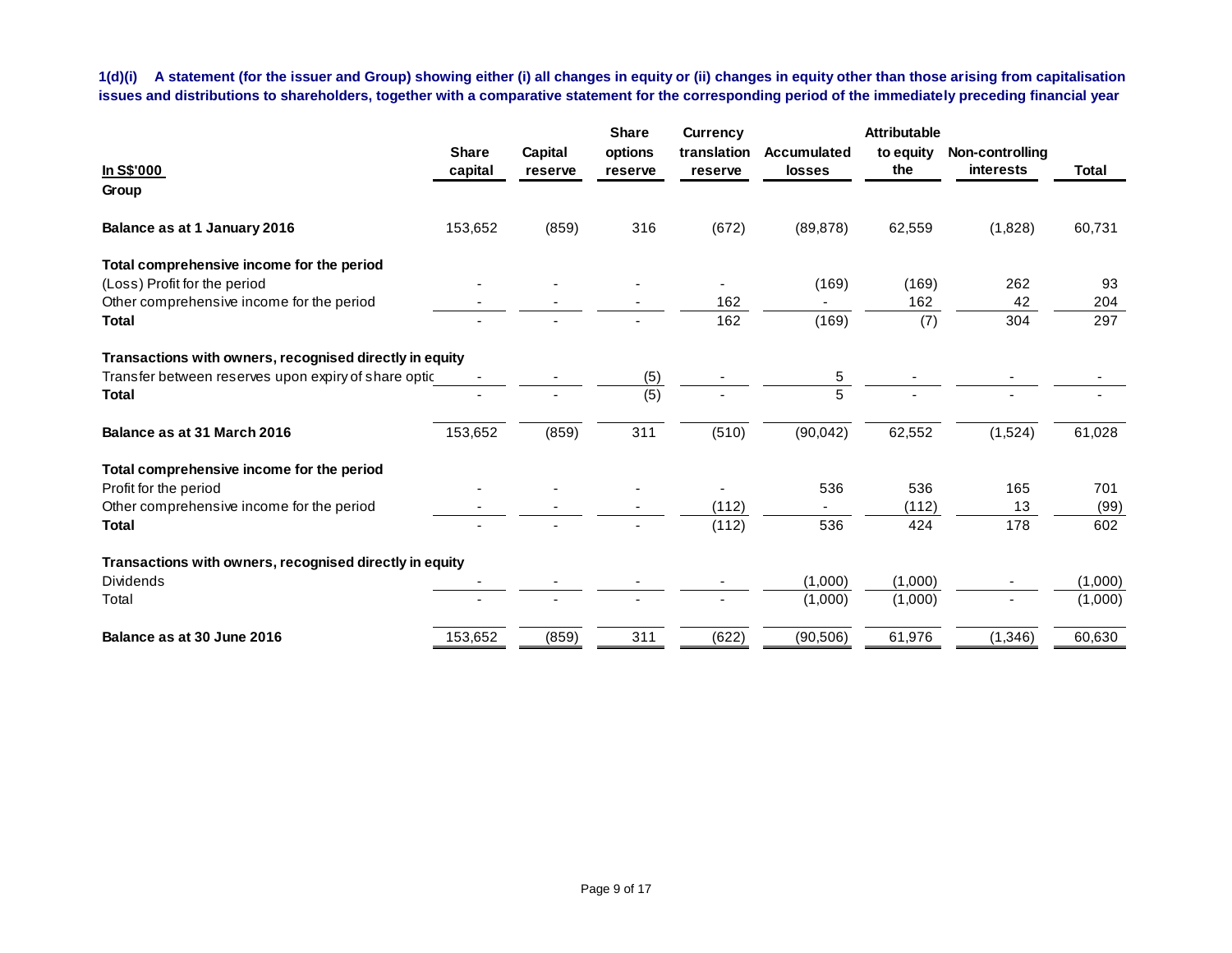|                                                         |                         |                    | <b>Share</b>       | <b>Currency</b>        |                                     | <b>Attributable</b>  |                                     |        |
|---------------------------------------------------------|-------------------------|--------------------|--------------------|------------------------|-------------------------------------|----------------------|-------------------------------------|--------|
| In S\$'000                                              | <b>Share</b><br>capital | Capital<br>reserve | options<br>reserve | translation<br>reserve | <b>Accumulated</b><br><b>losses</b> | to equity<br>holders | Non-controlling<br><i>interests</i> | Total  |
| Group                                                   |                         |                    |                    |                        |                                     |                      |                                     |        |
| Balance as at 1 January 2015                            | 153,652                 | (859)              | 277                | 56                     | (93, 938)                           | 59,188               | (771)                               | 58,417 |
| Total comprehensive income for the period               |                         |                    |                    |                        |                                     |                      |                                     |        |
| Profit for the period                                   |                         |                    |                    |                        | 684                                 | 684                  | 50                                  | 734    |
| Other comprehensive income for the period               |                         |                    |                    | (156)                  |                                     | (156)                | (48)                                | (204)  |
| <b>Total</b>                                            |                         |                    |                    | (156)                  | 684                                 | 528                  | $\overline{2}$                      | 530    |
| Transactions with owners, recognised directly in equity |                         |                    |                    |                        |                                     |                      |                                     |        |
| Recognition of share-based payments                     |                         |                    | 11                 |                        |                                     | 11                   |                                     | 11     |
| <b>Total</b>                                            |                         |                    | 11                 |                        |                                     | 11                   |                                     | 11     |
| Balance as at 31 March 2015                             | 153,652                 | (859)              | 288                | (100)                  | (93, 254)                           | 59,727               | (769)                               | 58,958 |
| Total comprehensive loss for the period                 |                         |                    |                    |                        |                                     |                      |                                     |        |
| Profit (Loss) for the period                            |                         |                    |                    |                        | 964                                 | 964                  | (255)                               | 709    |
| Other comprehensive income for the period               |                         |                    |                    | (33)                   | $\sim$                              | (33)                 | 30                                  | (3)    |
| <b>Total</b>                                            |                         |                    |                    | (33)                   | 964                                 | 931                  | (225)                               | 706    |
| Transactions with owners, recognised directly in equity |                         |                    |                    |                        |                                     |                      |                                     |        |
| Recognition of share-based payments                     |                         |                    | 10                 |                        |                                     | 10                   |                                     | 10     |
| <b>Total</b>                                            |                         |                    | 10                 |                        |                                     | 10                   |                                     | 10     |
| Balance as at 30 June 2015                              | 153,652                 | (859)              | 298                | (133)                  | (92, 290)                           | 60,668               | (994)                               | 59,674 |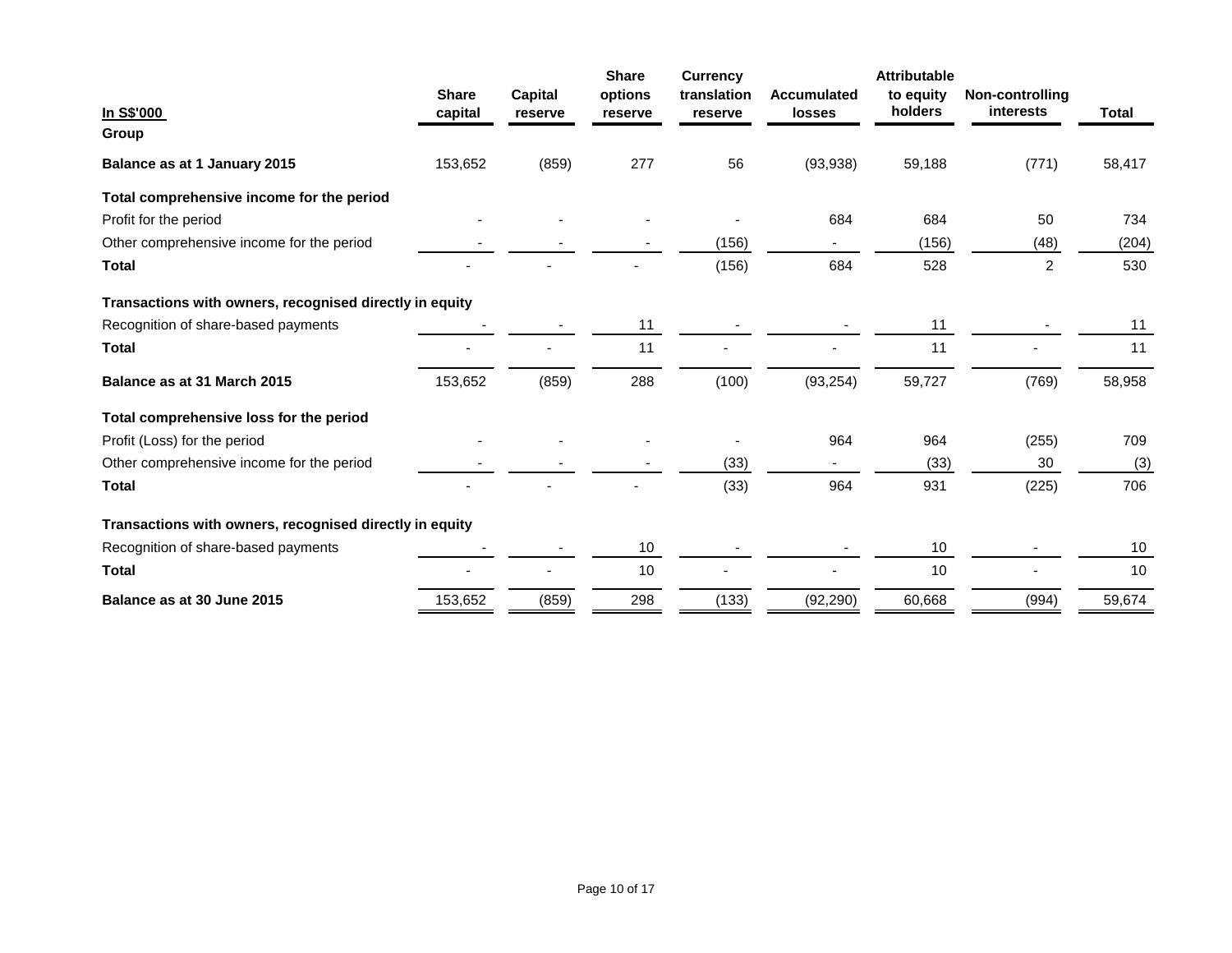| In S\$'000<br>Company                                                                                                             | <b>Share</b><br>capital | <b>Capital</b><br>reserve | <b>Share</b><br>options<br>reserve | <b>Accumulated</b><br><b>losses</b> | Total              |
|-----------------------------------------------------------------------------------------------------------------------------------|-------------------------|---------------------------|------------------------------------|-------------------------------------|--------------------|
| Balance as at 1 January 2016                                                                                                      | 153,652                 | 22                        | 316                                | (95, 185)                           | 58,805             |
| Loss for the period, representing total comprehensive loss<br>for the period                                                      |                         |                           |                                    | (529)                               | (529)              |
| Transactions with owners, recognised directly in equity<br>Transfer between reserves upon expiry of share options<br><b>Total</b> |                         |                           | (5)<br>(5)                         | 5<br>5                              |                    |
| Balance as at 31 March 2016                                                                                                       | 153,652                 | 22                        | 311                                | (95, 709)                           | 58,276             |
| Loss for the period, representing total comprehensive loss<br>for the period                                                      |                         |                           |                                    | (3)                                 | (3)                |
| Transactions with owners, recognised directly in equity<br><b>Dividends</b><br><b>Total</b>                                       |                         |                           |                                    | (1,000)<br>(1,000)                  | (1,000)<br>(1,000) |
| Balance as at 30 June 2016                                                                                                        | 153,652                 | 22                        | 311                                | (96, 712)                           | 57,273             |
| Balance as at 1 January 2015                                                                                                      | 153,652                 | 22                        | 277                                | (96, 227)                           | 57,724             |
| Profit for the period, representing total comprehensive profit<br>for the period                                                  |                         |                           |                                    | 118                                 | 118                |
| Transactions with owners, recognised directly in equity<br>Recognition of share-based payments<br><b>Total</b>                    |                         |                           | 11<br>11                           |                                     | 11<br>11           |
| Balance as at 31 March 2015                                                                                                       | 153,652                 | 22                        | 288                                | (96, 109)                           | 57,853             |
| Loss for the period, representing total comprehensive loss<br>for the period                                                      |                         |                           |                                    | (194)                               | (194)              |
| Transactions with owners, recognised directly in equity<br>Recognition of share-based payments<br>Total                           |                         |                           | 10<br>$\overline{10}$              |                                     | 10<br>10           |
| Balance as at 30 June 2015                                                                                                        | 153,652                 | 22                        | 298                                | (96, 303)                           | 57,669             |
|                                                                                                                                   |                         |                           |                                    |                                     |                    |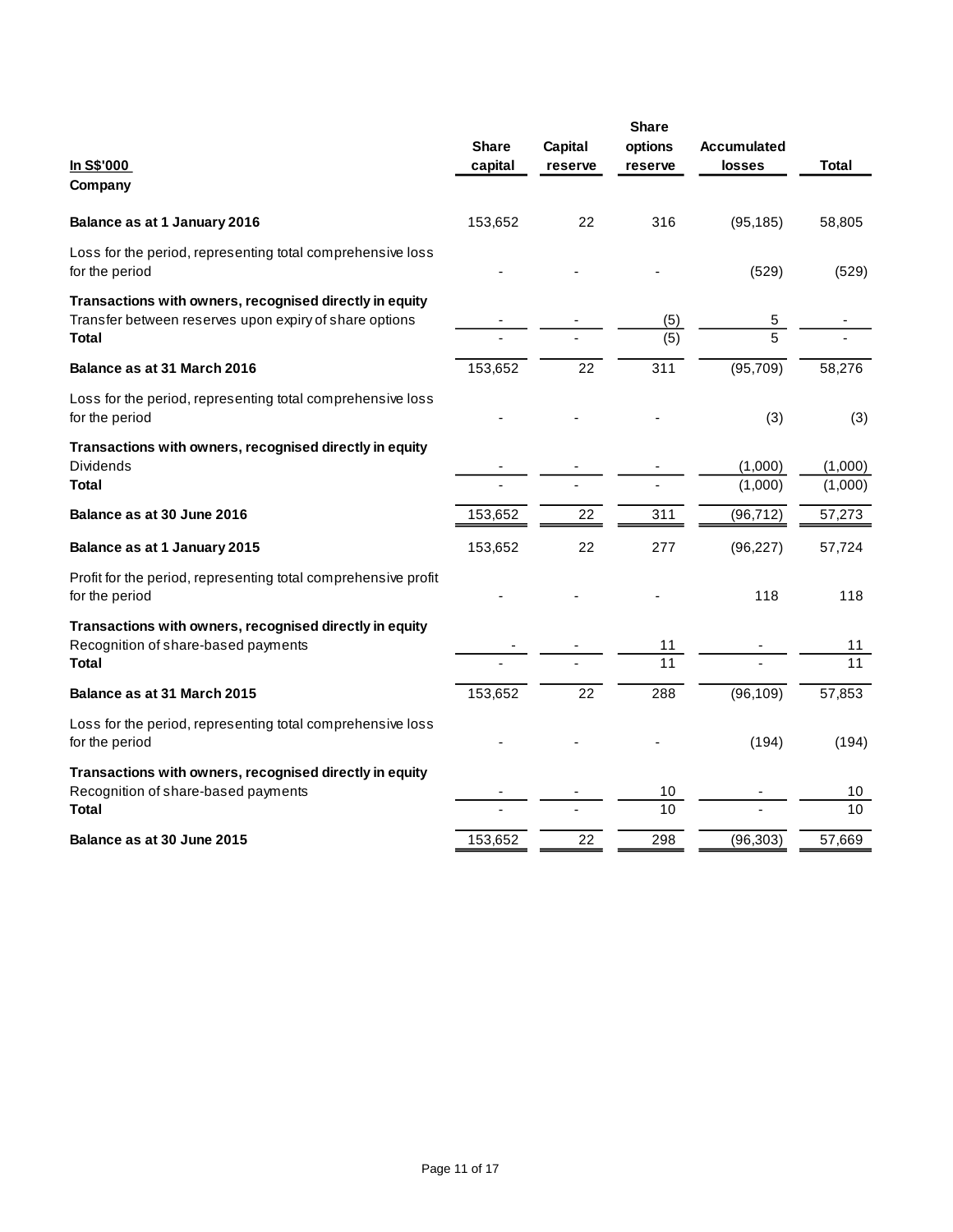**1(d)(ii) Details of any changes in the Company's share capital arising from rights issue, bonus issue, share buybacks, exercise of share options or warrants, conversion of other issues of equity securities, issue of shares for cash or as consideration for acquisition or for any other purpose since the end of the previous period reported on. State also the number of shares that may be issued on conversion of all the outstanding convertibles as at the end of the current financial period reported on and as at the end of the corresponding period of the immediately preceding financial year**

#### **Issued share capital**

There were no movements in the Company's issued share capital for the quarter ended 30 June 2016 and 30 June 2015.

As at 30 June 2016, the Company's issued and paid-up capital was \$153,652,141 (2Q-15: \$153,652,141) divided into 12,528,241,084 (2Q-15: 12,528,241,084) shares.

#### **Share options**

The Company had a share option scheme known as mDR Limited Share Option Scheme 2003 which was approved by members of the Company at the Extraordinary General Meeting held on 13 January 2003. The Scheme expired on 12 January 2013. Upon expiration of the Scheme, no further share option can be granted but the provisions of the Scheme will remain in full force and effect in respect of any share options granted prior to the expiration but not exercised at the time of expiration.

At 30 June 2016, there were 43,485,000 (30 June 2015: 45,155,000) outstanding share options which would entitle the holders to subscribe for a total of 43,485,000 (30 June 2015: 45,155,000) ordinary shares. If exercised, these share options represent approximately 0.35% of the share capital consisting of 12,528,241,084 issued shares at 30 June 2016.

### **1(d)(iii) To show the total number of issued shares excluding treasury shares as at the end of the current financial period and as at the end of the immediately preceding year.**

|                    | <b>Number of ordinary shares</b> |                |  |
|--------------------|----------------------------------|----------------|--|
|                    | 30-June-16                       | 31-Dec-15      |  |
| Issued and paid up | 12,528,241,084                   | 12,528,241,084 |  |

#### **1(d)(iv) A statement showing all sales, transfers, disposal, cancellation and/or use of treasury shares as at the end of the current financial period reported on.**

Not applicable

#### **2. Whether the figures have been audited, or reviewed and in accordance with which standard**

The figures have not been audited or reviewed by the auditors of the Company.

### **3. Where the figures have been audited or reviewed, the auditors' report (including any qualifications or emphasis of matter)**

Not applicable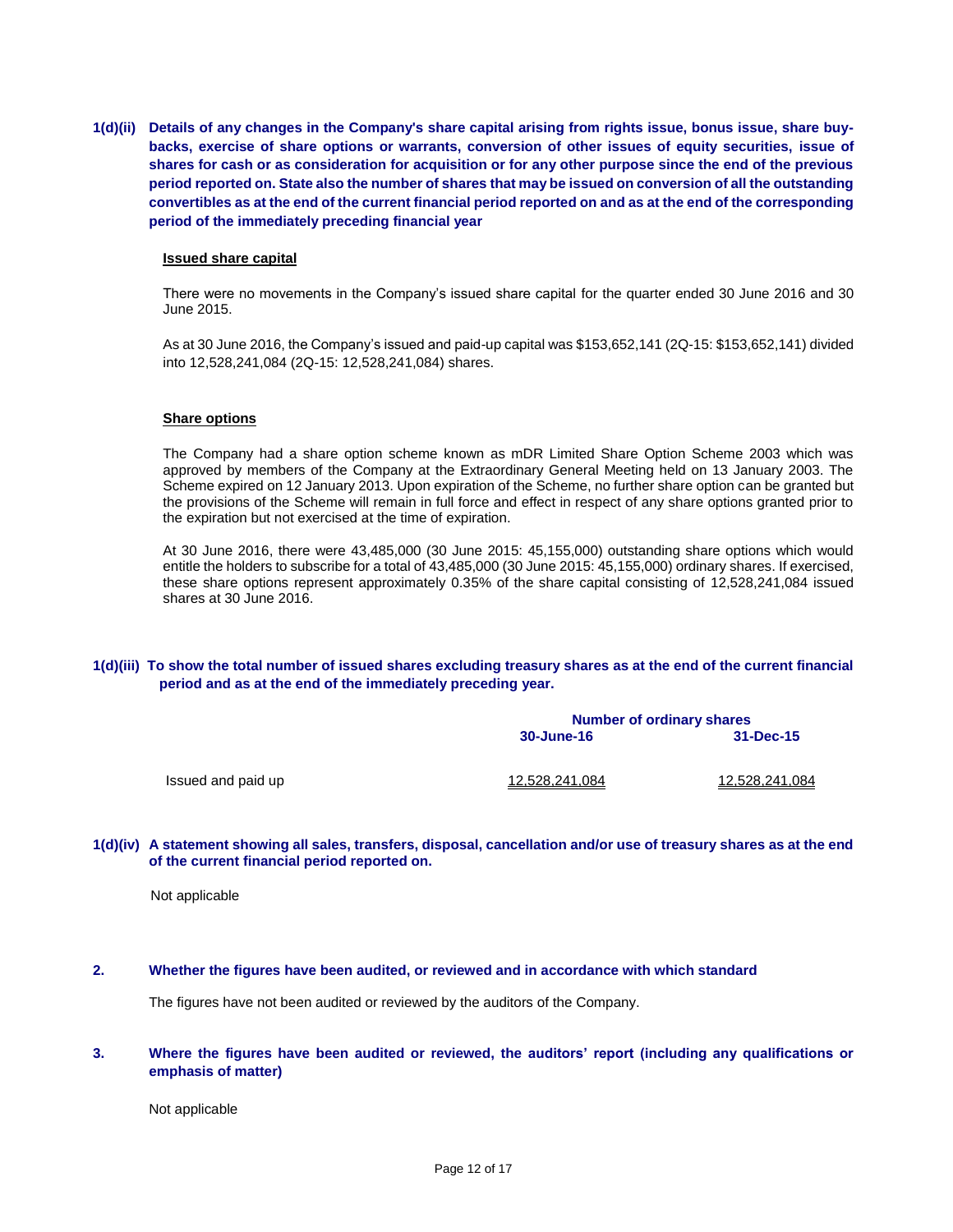## **4. Whether the same accounting policies and methods of computation as in the issuer's most recently audited annual financial statements have been applied**

The Group has applied the same accounting policies and methods of computation in the financial statements for the current financial period as compared with those used in the audited financial statements for the financial year ended 31 December 2015.

## **5. If there are any changes in the accounting policies and methods of computation, including any required by an accounting standard, what has changed, as well as the reasons for, and the effect of, the change**

The Group has adopted all the new and revised Singapore Financial Reporting Standards ("FRS") for accounting periods beginning 1 January 2016, where applicable.

The adoption of new / revised FRS and INT FRS does not result in changes to the Group's and the Company's accounting policies and has no material effect on the amounts reported for the current or prior period.

### **6. Earnings per ordinary share of the Group for the current period reported on and the corresponding period of the immediately preceding financial year, after deducting any provision for preference dividends**

| <b>Earnings per ordinary share</b><br>(based on consolidated net profit<br>attributable to equity holders<br>of the Company) | $2Q-16$<br>cents | $2Q-15$<br>cents | YTD-16<br>cents | <b>YTD-15</b><br>cents |
|------------------------------------------------------------------------------------------------------------------------------|------------------|------------------|-----------------|------------------------|
| - Basic                                                                                                                      | 0.004            | 0.008            | 0.003           | 0.013                  |
| - Fully diluted                                                                                                              | 0.004            | 0.008            | 0.003           | 0.013                  |

Basic earnings per ordinary share is computed based on the weighted average number of shares in issue during the period of 12,528,241,084 (2Q-15: 12,528,241,084).

In 2Q-16, fully diluted earnings per ordinary share is computed based on the weighted average number of shares during the period adjusted for the effect of all potential dilutive ordinary shares of 12,528,241,084.

In 2Q-16, the share options were antidilutive and hence disregarded in the calculation of diluted earnings per share.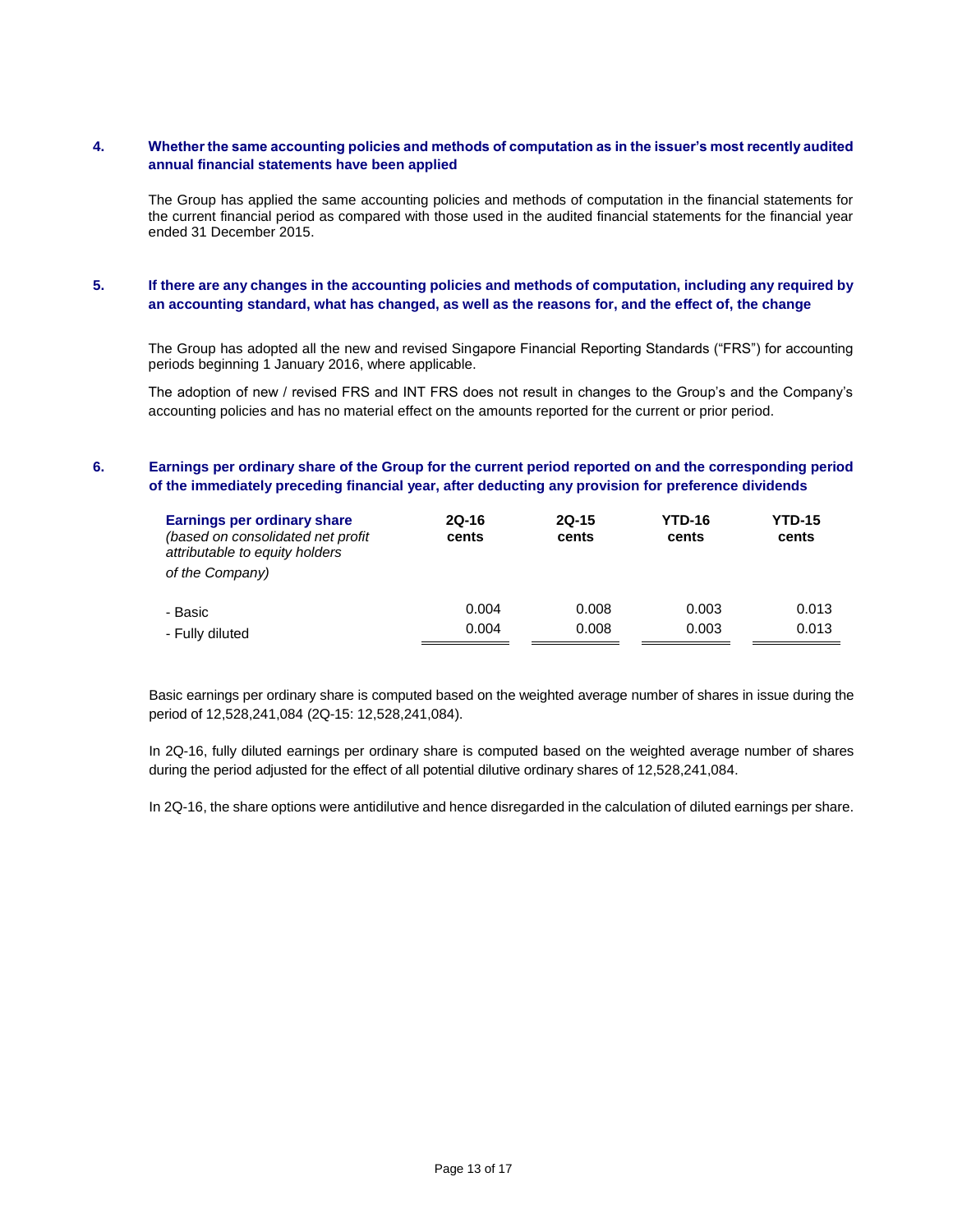## **7. Net asset value (for the issuer and Group) per ordinary share based on issued share capital of the issuer at the end of the (a) current period reported on and (b) immediately preceding financial year**

|                                      |                           | Group                     | Company                   |                           |  |
|--------------------------------------|---------------------------|---------------------------|---------------------------|---------------------------|--|
|                                      | 30-Jun-16<br><b>Cents</b> | 31-Dec-15<br><b>Cents</b> | 30-Jun-16<br><b>Cents</b> | 31-Dec-15<br><b>Cents</b> |  |
| Net Asset Value ("NAV") per<br>share | 0.49                      | 0.50                      | 0.46                      | 0.47                      |  |

The NAV per share as at 30 June 2016 is calculated based on 12,528,241,084 (31 December 2015: 12,528,241,084) ordinary shares.

**8. A review of the performance of the Group, to the extent necessary for a reasonable understanding of the Group's business. The review must discuss any significant factors that affected the turnover, costs, and earnings of the Group for the current financial period reported on, including (where applicable) seasonal or cyclical factors. It must also discuss any material factors that affected the cash flow, working capital, assets or liabilities of the Group during the current financial period reported on**

#### **Revenue and profit after income tax**

The Group's 2Q-16 revenue decreased by 3% from \$78.5 million in 2Q-15 to \$76.0 million, with a 1% decrease year-on-year from \$153.4 million to \$152.0 million. The decrease in revenue was due mainly to lower sales from its DMS business. Revenue from the AMS and DPAS businesses however increased by 47% and 19% respectively, from \$5.1 million in 2Q-15 to \$7.5 million in 2Q-16, and from \$1.6 million in 2Q-15 to \$1.9 million in 2Q-16 respectively.

The Group's gross profit margin for 2Q-16 and YTD-16 declined to 9%. AMS margins were lower in both 2Q-16 and YTD-16 due to higher cost of repairs.

Gross margin for DPAS declined from 37% in 2Q-15 to 23% in 2Q-16, and from 42% for YTD-15 to 25% for YTD-16, due mainly to the reclassification of plant and machinery depreciation expense of \$0.3 million to cost of goods sold. The increase in its imported raw material costs arising from the weaker Ringgit also resulted in the decrease in gross margin for YTD-16.

Administrative expenses reduced by \$0.5 million from \$5.3 million in 2Q-15 to \$4.8 million in 2Q-16, due mainly to rationalisation of our retail outlets. Higher professional fees by \$0.2 million were also incurred for new projects in 2Q-15.

As such, despite the lower revenue and gross profits in 2Q-16 compared to 2Q-15, the reduced expenses in 2Q-16 resulted in a relatively unchanged net profit position of \$0.7 million for the quarter.

The Group's YTD-16 net profits were lower by 45%, due mainly to the higher profits for YTD-15 arising from the reversal of over-provision for taxation, and lower overall gross profits for YTD-16.

Overall performance of the group for the quarter and YTD-16 was tempered by the performance of our Myanmar businesses. Our Mandalay prepaid cards business continues to show improvement and is profitable for the 1H-16. Our DPAS business in Yangon is yet to gain traction and it is an investment for the future. These two businesses are expected to grow in the long term as the Myanmar economy continues on its expansion path.

#### **9. Where a forecast, or a prospect statement, has been previously disclosed to shareholders, any variance between it and the actual results**

Not applicable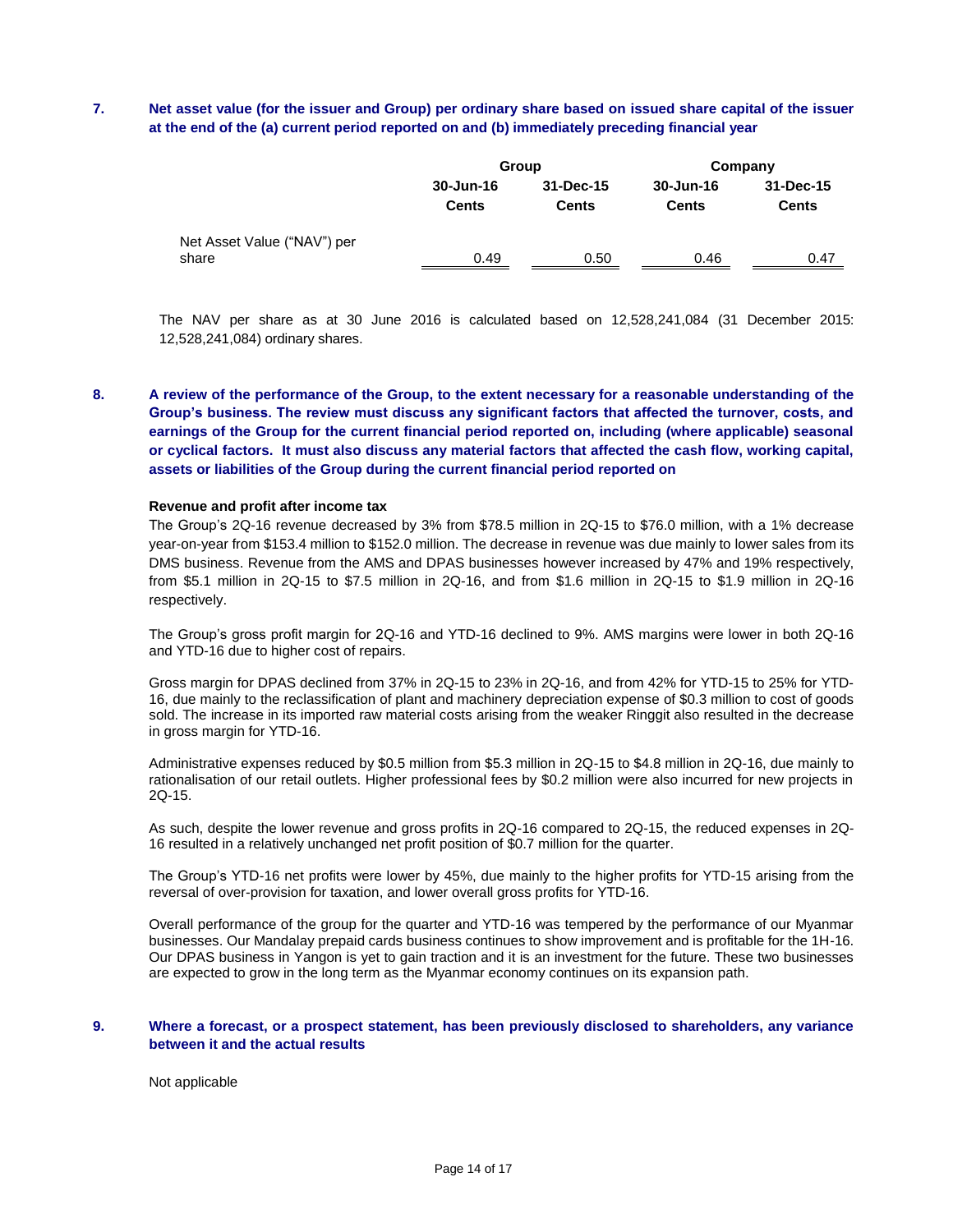## **10. A commentary at the date of the announcement of the competitive conditions of the industry in which the Group operates and any known factors or events that may affect the Group in the next reporting period and the next 12 months**

The global and local economic outlook remains uncertain. The Group will continue to strive for greater operational and cost efficiencies across both its local and overseas operations in order to counter the margin pressures on its various businesses. Barring unforeseen circumstances, the Group is cautiously optimistic of its performance for the rest of the financial year.

### **11. Dividend**

### *(a) Current Financial Period Reported On*

Any dividend declared for the current financial period reported on?

None

### *(b) Corresponding Period of the Immediately Preceding Financial Year*

Any dividend declared for the corresponding period of the immediately preceding financial year?

None

### *(c) Date payable*

Not applicable

#### *(d) Books closure date*

Not applicable

### **12. If no dividend has been declared/recommended, a statement to that effect**

No dividend has been declared or recommend for the period.

# **13. Interested Person Transactions**

| Name of interested person                         | Aggregate value of all<br>interested person transactions<br>during the financial year under<br>review (excluding transactions<br>less than \$100,000 and<br>transactions conducted under | Aggregate value of all<br>interested person transactions<br>conducted under shareholders'<br>mandate pursuant to Rule 920<br>of the SGX Listing Manual<br>(excluding transactions less |
|---------------------------------------------------|------------------------------------------------------------------------------------------------------------------------------------------------------------------------------------------|----------------------------------------------------------------------------------------------------------------------------------------------------------------------------------------|
|                                                   | shareholders' mandate<br>pursuant to Rule 920 of the<br><b>SGX Listing Manual)</b>                                                                                                       | than \$100,000)                                                                                                                                                                        |
|                                                   | \$'000                                                                                                                                                                                   | \$'000                                                                                                                                                                                 |
| Pacific Organisation Pte Ltd<br>- Rental expenses | 221                                                                                                                                                                                      |                                                                                                                                                                                        |
| <b>Total</b>                                      | 221                                                                                                                                                                                      |                                                                                                                                                                                        |

Mr Ong Ghim Choon (Director and Chief Executive Officer of the Company) and his associate own a majority of the shares of Pacific Organisation Pte Ltd.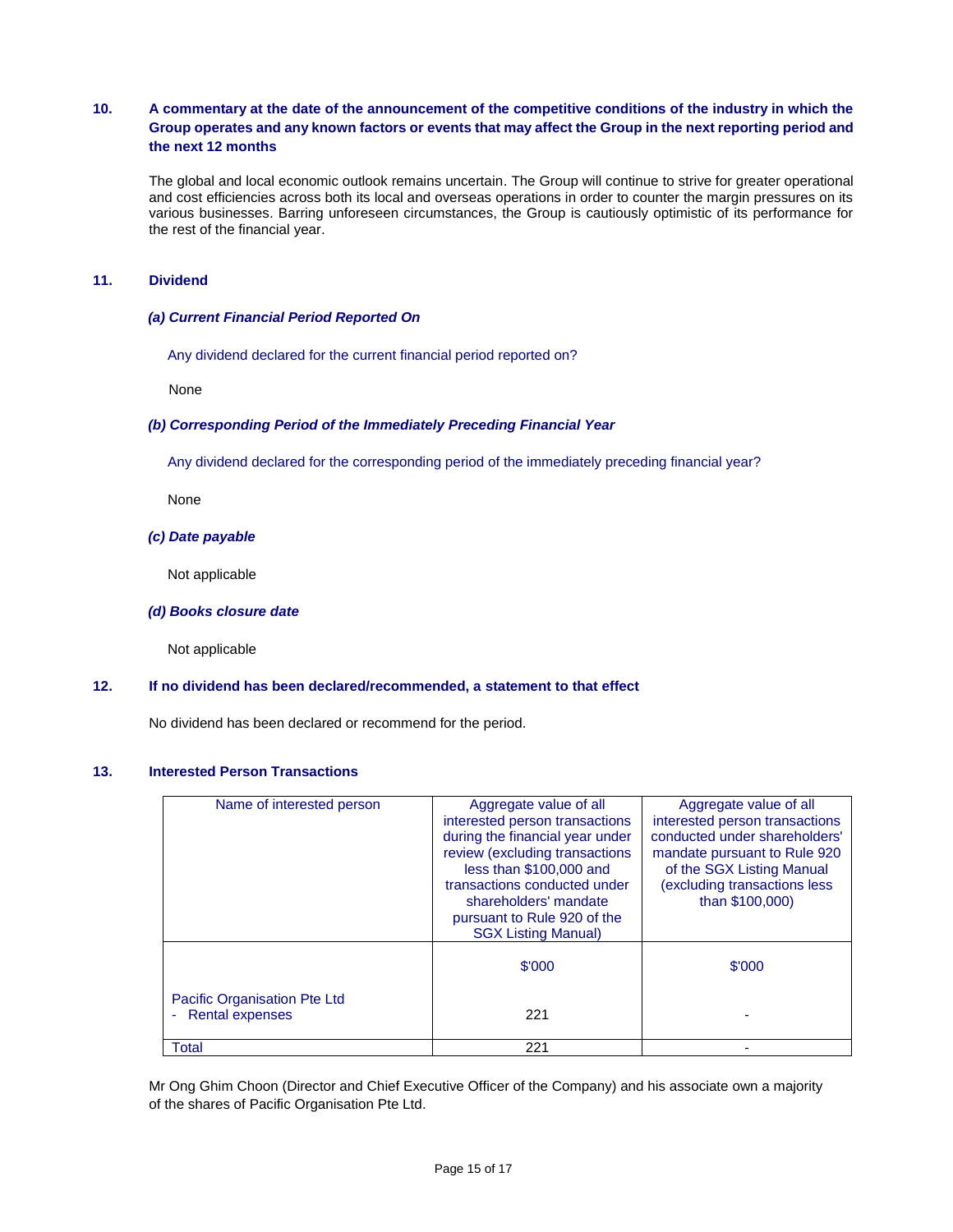### **14. Use of proceeds**

In 2Q-16, the Company did not utilize any proceeds from the conversion of warrants pursuant to the renounceable non-underwritten rights cum warrants issue undertaken by the Company in 2011.

As at 30 June 2016, the balance of proceeds was \$13,912,000.

# **15. Confirmation of Undertakings under Rule 720(1) of the Listing Manual**

The Company has procured undertakings from all its directors and executive officers (in the format set out in Appendix 7.7) under Rule 720(1) of the Mainboard Rules.

### **BY ORDER OF THE BOARD**

**Ong Ghim Choon Chief Executive Officer 12 August 2016**